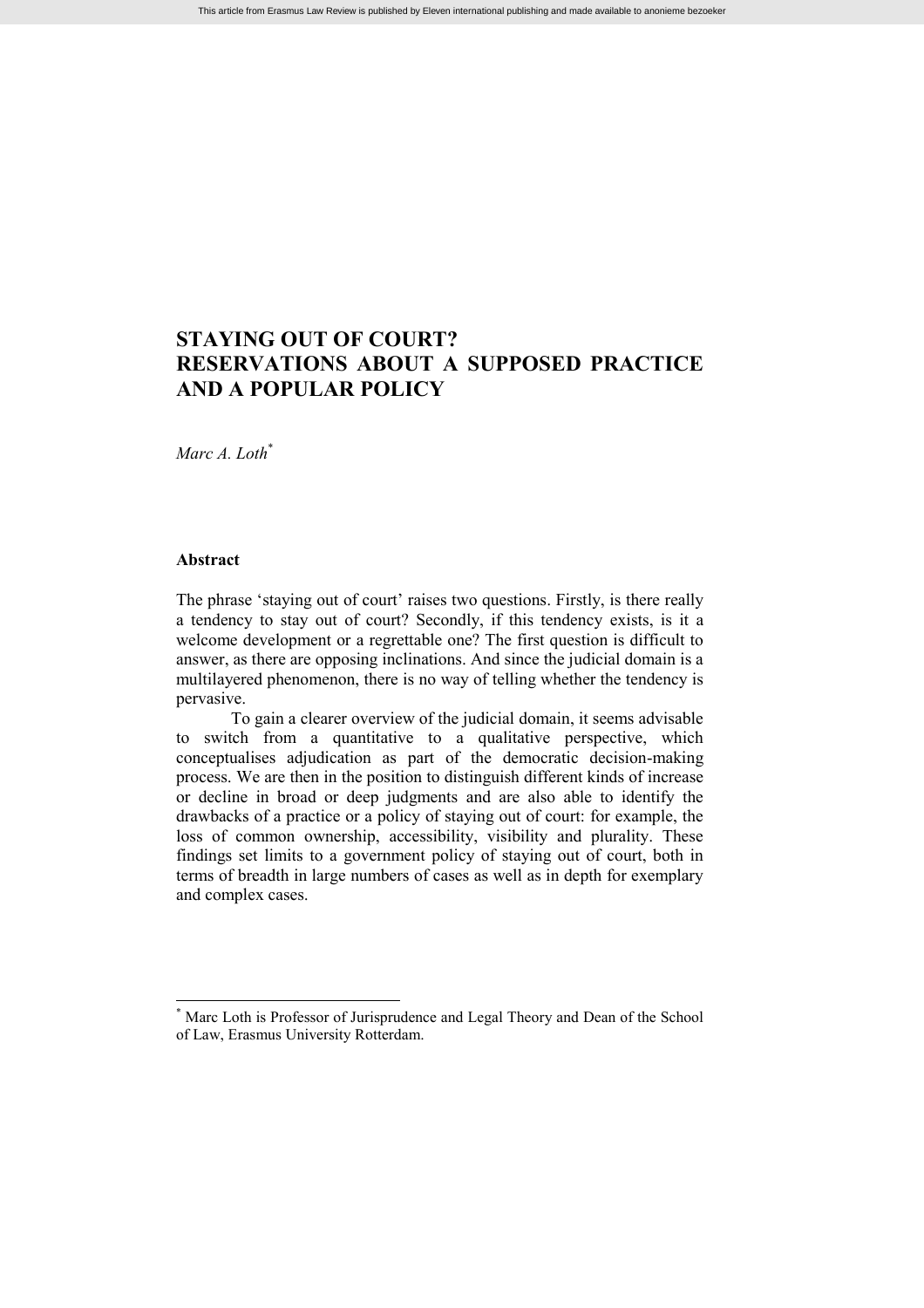#### **1 Introduction**

The phrase 'staying out of court' is appealing. It refers to a familiar scenario in which, according to a traditional perspective with regard to rule of law, the road to court and adjudication has always been considered the royal path to conflict resolution and to the maintenance of public order. We have discovered, however, that court intervention is potentially problematic from a social point of view. At times it not only fails to solve the social issue at stake but it even generates counterproductive results. In addition, alternative methods of resolution are available most of the time. Hence, the tide has slowly turned and the law has become unpopular. It simply provides us with the means to resolve conflicts and to maintain public order: nothing more, nothing less. There seems to be a tendency to stay away from the courts, as captured in the phrase 'staying out of court'. The image that this presupposes is certainly familiar and attractive.

But is the image really true? Is there a social tendency to stay out of court? Do the figures support the hypothesis that there is a decline in cases being brought to and dealt with by the court? And if so, is this a welcome development? Is the intervention of the courts an evil to be avoided or an *ultimum remedium* at its best? This paper will address the following questions: (1) What are the recent developments in the judicial domain: is it in fact decreasing or are there other, contradictory, developments? (2) How should we evaluate these developments: as welcome ones or as having regrettable disadvantages? It is clear that these two questions are distinctly different: the first is empirical, the second is normative. For that reason, we will switch perspective with regard to the judicial domain. Firstly, we will address the question of the development of the judicial domain, and we will deal with increasing and decreasing tendencies (section 2). Secondly, we will switch from a quantitative to a qualitative approach (section 3). Thirdly, we will examine a few uncertainties regarding the practice and policy of staying out of court (section 4), and will provide tentative answers to the main question (section 5).

#### **2 The judicial domain: decreasing and increasing tendencies**

All this talk of a judicial domain raises the question of what we mean by the term. In the context of Dutch legal and judicial policy, it is defined as 'the size (number of court pleadings) of the judicial system and the composition of the legal fields within the legal system'. <sup>1</sup> This seems clear enough.

<sup>1</sup> This definition is proposed in a starting document of the project '*Rechtspraak 2015*', initiated by the Dutch Ministry of Justice and designed to develop scenarios on the near future of adjudication in the Netherlands. In the context of this project,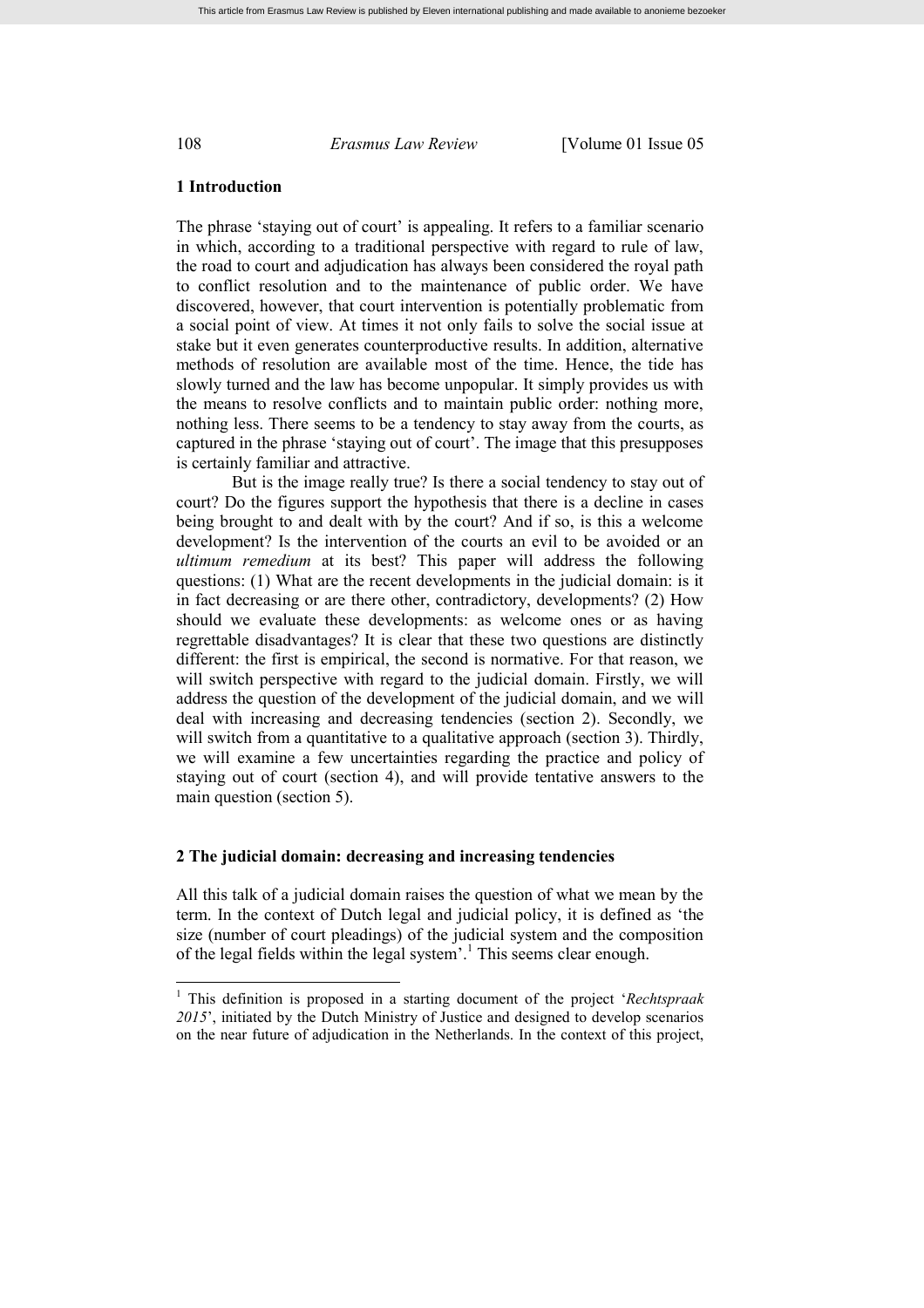Preferably from a comparative perspective, we can and should try to imagine the judicial domain by comparing figures on the number of cases brought to court and the number of verdicts of the courts. We will then see that the resulting picture is not a homogenous one, as we can identify both decreasing and increasing tendencies. The first is described in a frequently quoted article by Marc Galanter.<sup>2</sup> Not without exaggeration, he speaks of 'the vanishing trial', based on the observation that the number of proceedings ending with a decision and the number of proceedings in general in the US have decreased in the last forty years.<sup>3</sup> In his view, there is no 'litigation explosion' at all – as the myth would have it – but in fact a 'trial implosion'. <sup>4</sup> While almost every other form of legal activity has increased, the number of proceedings has declined, not only in comparison to the total number of cases pending at the courts but also to the population and the size of the economy. $5$  Let us examine the figures.

The *federal courts* handled almost 10 per cent fewer cases in 2002 than in 1962; the absolute number of *civil proceedings* came to 60 per cent less in 2002 than in the mid-1980s. Not only the number but also the contents of the judicial domain for civil cases changed. In 1962, proceedings in the field of contracts and liability law accounted for most of the civil proceedings (74 per cent); by 2002 this percentage had been reduced to 38 per cent. In contrast, there was an increase in proceedings for the protection of citizens' rights: from 1 per cent of the total number of civil cases in 1962 to more than 33 per cent in 2002 (and 41 per cent if we look only at jury trials). In addition, the number of 'prisoner petitions' (including *habeas corpus*) increased enormously, despite a decrease as a result of regulations to limit the number of cases. Proceedings of this type amounted to 12.7 per cent of the total number of proceedings in 2002. The percentages and absolute numbers of federal criminal cases rose somewhat (from 33,110 in 1962 to 76,827 in 2002); however, the number of *criminal proceedings*

Elaine Mak and I have written a paper on the development of the judicial domain, published under the title 'The Judicial Domain in View: figures, trends and perspectives' (2007) 3 *Utrecht Law Review* 75.

<sup>2</sup> See Loth and Mak, above n. 1.

<sup>&</sup>lt;sup>3</sup> M. Galanter, 'The Vanishing Trial: An Examination of Trials and Related Matters in Federal and State Courts' (2004) 3 *Journal of Empirical Legal Studies* at 459.

Galanter starts from the concept of a trial, which he defines as 'a contested proceeding before a jury or court in which evidence is introduced' (a definition that he has taken from the Administrative office, see AO Form, JS-10). Several cases can be dealt with in one trial: for example, collective claims for damages in civil liability law. It is also possible that several proceedings take place in one case, in which various aspects of the case are taken into consideration. See also M. Galanter, 'Contract in court, or almost everything you may or may not want to know about contract litigation' (2001) *Wisconsin Law Review* 577.

 $<sup>5</sup>$  Galanter, above n. 3 at 460.</sup>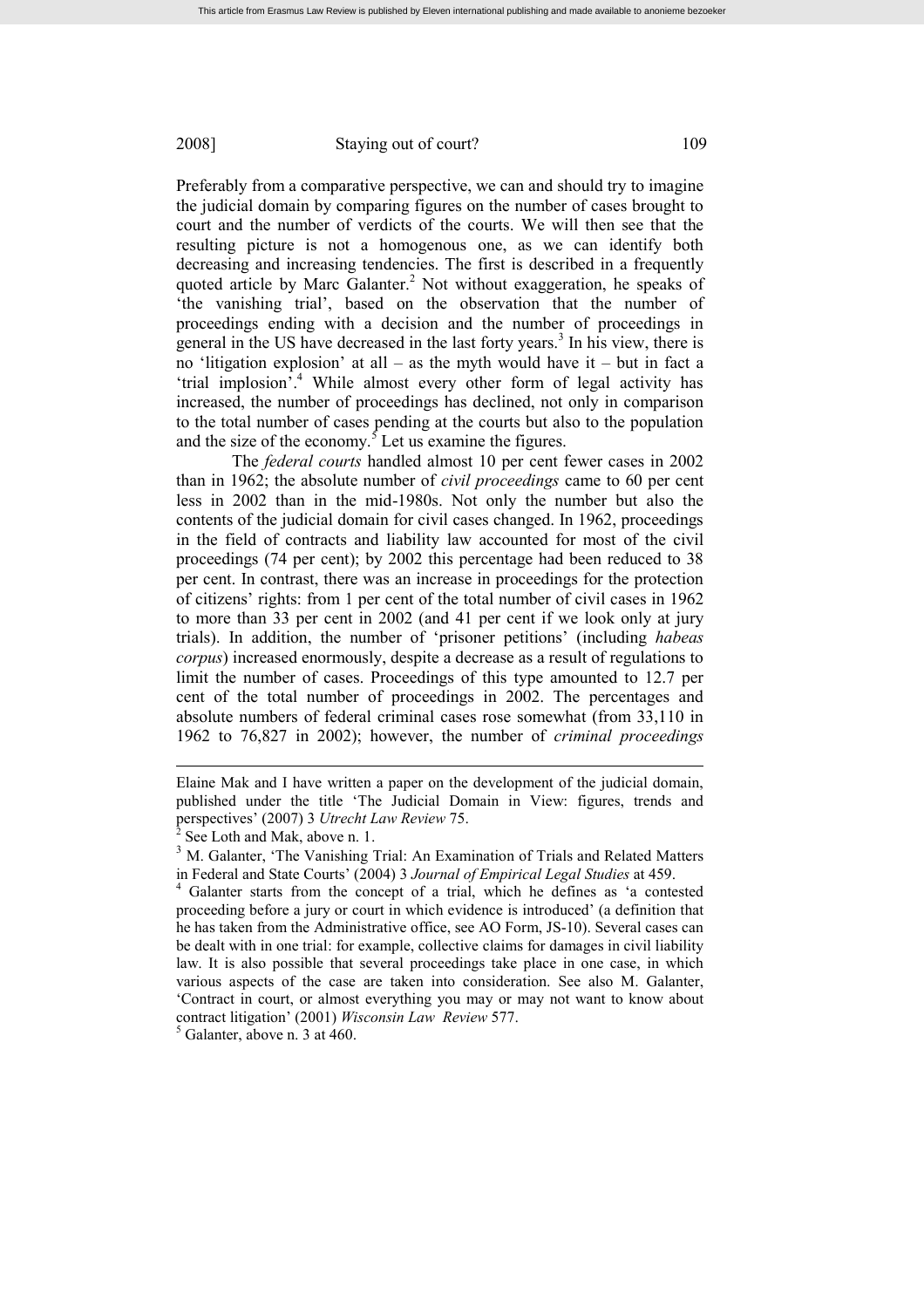decreased by 30 per cent in the period from 1962 to 2002 (from 5,097 to 3,574). As to *insolvency cases and proceedings*, a similar development took place. The justice system for administrative cases in the US is entrusted to 'administrative tribunals' and to other forums that do not belong to the judicial system. The trend with regard to a decreasing number of cases, however, is also seen there.<sup>6</sup> This development is not confined to federal courts. Both for civil and criminal proceedings, a similar tendency can be identified at the *state courts*, where the majority of proceedings take place. The decline in *civil cases* was substantial, both for cases that were settled by a jury trial (from 1.8 per cent of the total number of cases in 1976 to 0.6 per cent in 2002) as well as for those settled by a judge ('bench trials'; from 34.3 per cent in 1976 to 15.2 percent in 2002). The absolute number of jury trials decreased by a third during the period of the investigation and the absolute number of bench trials declined by 6.6 per cent. As to *criminal cases,* the number of proceedings at the state courts between 1976 and 2002 declined from 8.3 to 3.3 per cent. In evaluating these figures, one must be aware that the character of the average proceedings during this period had also changed, in the sense that they had become more complex and of longer duration.

What is the reason for this 'trial implosion'? Galanter observes a shift in ideology and in the practice of lawyers and judges involved in the proceedings.<sup>7</sup> As a result of portravals in the media, the parties have changed their strategies; consider for example the dangers involved in jury trials. The decline in the number of proceedings can be explained – in any event, for civil proceedings – by a reduced supply of cases, cases being diverted to other forums such as Alternative Dispute Resolution (ADR) and the abandoning of proceedings because of increased complexity, costs and the length of time involved. A change in ideology can also be observed on the institutional side of the judicial system. 'Managerial judging' aimed at arranging cases and getting rid of the caseload (Galanter speaks of a 'turn to judges as promoters of settlement and case managers')<sup>8</sup> has grown considerably since the 1960s. Consequently, both judges and lawyers have less experience, and possibly because of this are less inclined to allow the cases presented to them to develop into proceedings. Galanter emphasises the impact that these developments can have on the role of the judicial system in American society. If the number of judgments from proceedings decreases, the legal framework for other forms of dispute settlement will decline in number and importance. Adapting is then no longer 'bargaining in the shadow of the law', $\int$  but threatens to become a negotiation process in which legal standards are swallowed up.

<sup>6</sup> *Id.* above n. 3 at 499-500.

<sup>7</sup> *Id.* at 515 et seq.

<sup>8</sup> *Id*. at 520.

<sup>&</sup>lt;sup>9</sup> *Id.* at 525. See also R.H. Mnookin and L. Kornhauser, 'Bargaining in the Shadow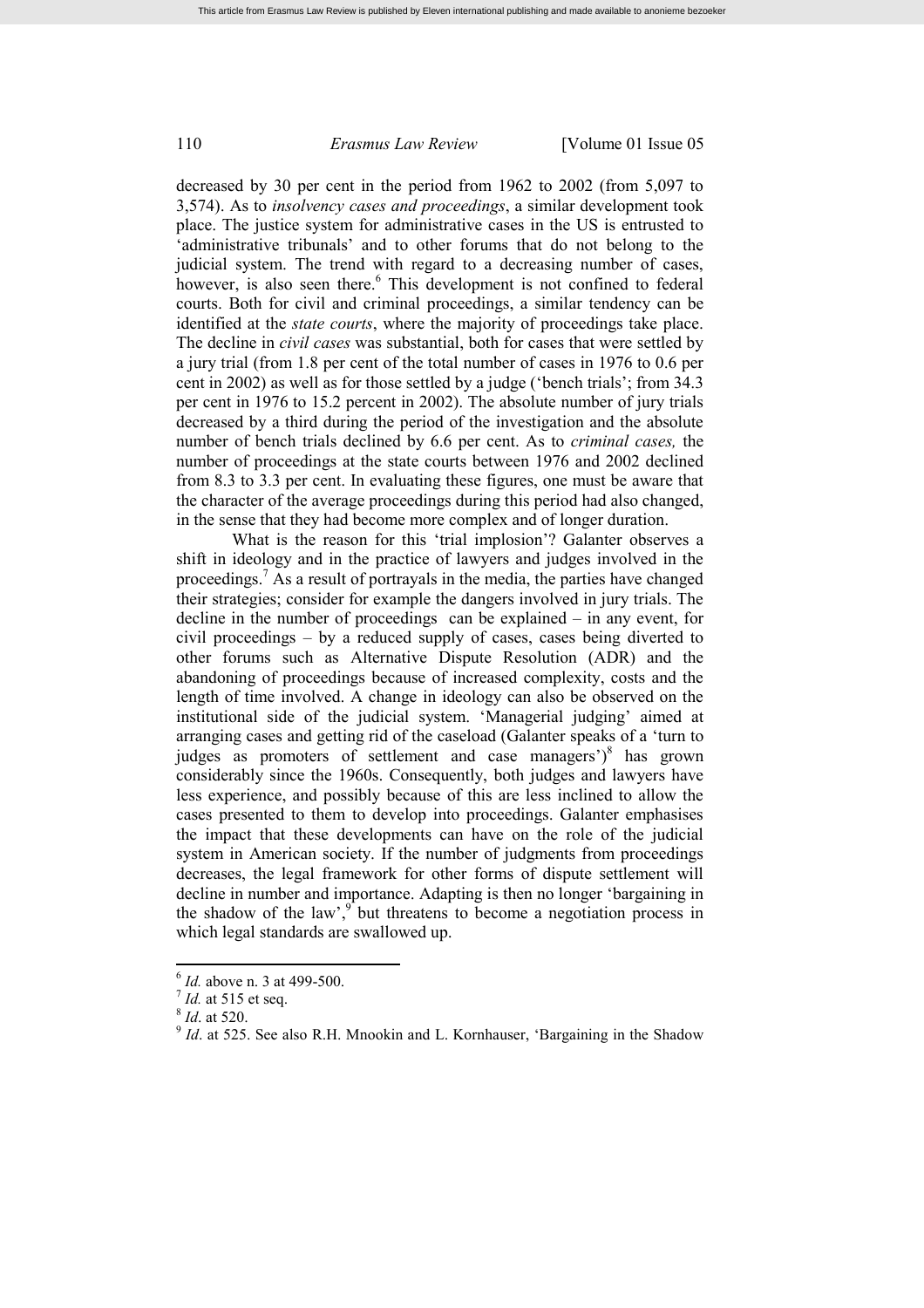Now let us turn to the increasing tendencies. The question of whether something like vanishing trials exists in the Netherlands has been investigated by Klein Haarhuis and Niemeijer.<sup>10</sup> The question is difficult to answer, since in the Netherlands there are no trials that resemble those in the US. The authors therefore understand the trial as a gradual concept: 'Judicial proceedings in the Netherlands can be characterised as more or less triallike, depending on the degree to which they exhibit typical characteristics of an American trial'.<sup>11</sup> Their conclusions, however, diverge sharply from those of Galanter. The authors state:

In this contribution, we have demonstrated that trials are by no means vanishing in the Netherlands. Neither the number of civil judgments nor filings have revealed a downward trend. Instead, we observed a steady rise in civil cases over the years, including recent years.<sup>12</sup>

This steady rise is displayed by the total number of final civil judgments (from 130,000 in 1967 to 478,000 in 1999), both in summons and petitions, handled by district courts, courts of appeal or sub district courts, and both in judgments and filings (output and input). The overall rise in civil judgments seems to hold true when we differentiate among case types, such as labor cases, various types of family cases and cases related to the treatment of people with psychiatric disorders. The exceptions are divorce cases and those related to lease and real estate rent, as well as insolvencies, all of which have remained relatively constant over the past decade. The overall rise also holds true when we differentiate among the diverse ways that civil cases are disposed of: for instance, by judgment, withdrawal and settlement. The proportion of final judgments is high (about 85 per cent) and has been constant over the past several years. In the Netherlands, there is no trend towards using types of case disposition other than final judgments.

How can we explain these results? Why are trials in the Netherlands not yet disappearing? Apart from short-term explanations, such as changes in the rules of competence, the court fee and so on, some long-term explanations seem appropriate. Firstly, indicators of 'problem frequency' appear to have the largest impact on case inflow, since people's legal problems are dependent upon their socio-economic situation and their participation in society. In particular, economic variables such as unemployment have a negative effect on civil filings: the more unemployment, the fewer filings. Secondly, we must consider the indicators

of the Law: The Case of Divorce' (1979) 88 *Yale Law Journal* 950.

<sup>&</sup>lt;sup>10</sup> C.M Klein Haarhuis and B. Niemeijer, 'Vanishing or Increasing Trials in the Netherlands?' (2006) *Journal of Dispute Resolution* 71.

<sup>11</sup> *Id.* at 72.

<sup>&</sup>lt;sup>12</sup> *Id.* at 104. Criminal proceedings are not a part of their research.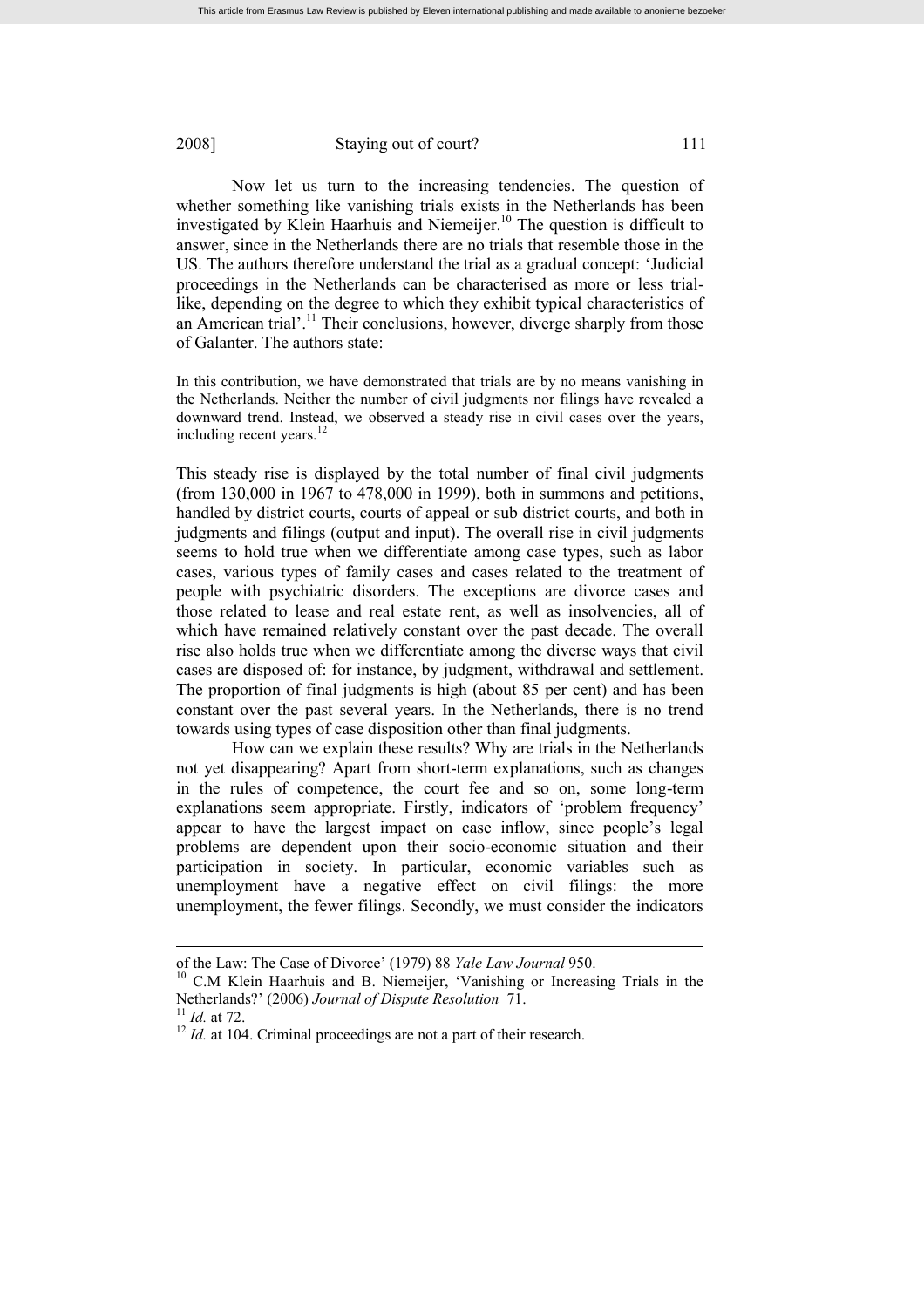of costs of going to court, such as lawyer and court fees. These were found to have a negative impact on court filings.<sup>13</sup> Interesting, of course, is why Galanter's explanation of the observed vanishing trials in the US is not valid for developments in the Netherlands. There is no diminished supply, no more diversion, no substantial decrease because of rising costs and no decrease because of the new, managerial style of judging. Apart from diminished supply, these phenomena are familiar enough in the Dutch legal system, but they somehow do not lead to a decline in proceedings. Klein Haarhuis and Niemeijer observe overlapping trends in the US and the Netherlands, but do not provide a satisfactory explanation for the observed differences. What we do see, however, is a large growth in the number of filings before the sub-district courts in the Netherlands, combined with a smaller rise in full-fledged petition procedures, which suggests a shift to less trial-like forums. Perhaps we can say that this comes closer to the findings of Galanter, so that there is, after all, some likeness between his findings for the US and those of Klein Haarhuis and Niemeijer for the Netherlands. Nevertheless, that does not alter our conclusion that the picture shown – decreasing tendencies in the US and increasing tendencies in the Netherlands – is far from homogenous.

### **3 The judicial domain: different approaches**

I am afraid the situation remains the same when we turn our attention from figures to long-term developments. In the paper that Elaine Mak and I wrote on the judicial domain, we demarcated it from other state powers (the legislature and the administration), other legal systems (European and international), other forms of dispute settlement and counseling (ADR) and other courts (different levels, legal cooperation).<sup>14</sup> What we found was that both increasing and decreasing tendencies can be identified in the different relations. On the one hand, there are forces to expand the judicial domain, such as the increased scope with regard to the other state powers, the extension of legislation at the international or supranational level, the jurisdiction of the judiciary in international and European law, more effective domain management, the legalisation of social relations and the growing demands of citizens. On the other hand, there are countervailing powers, resulting in a domain restriction, such as the government policy to force the judiciary into an *ultimum remedium* role, the increasing domain of international and supranational courts, the rise of alternative forms of dispute

<sup>13</sup> The authors refer to B.C.J. van Velthoven, *Civiele en administratieve rechtspleging in Nederland 1951-2000* (Leiden: Leiden University Department of Economic Research Memorandum 2002).

<sup>14</sup> *Id.* at 82-90.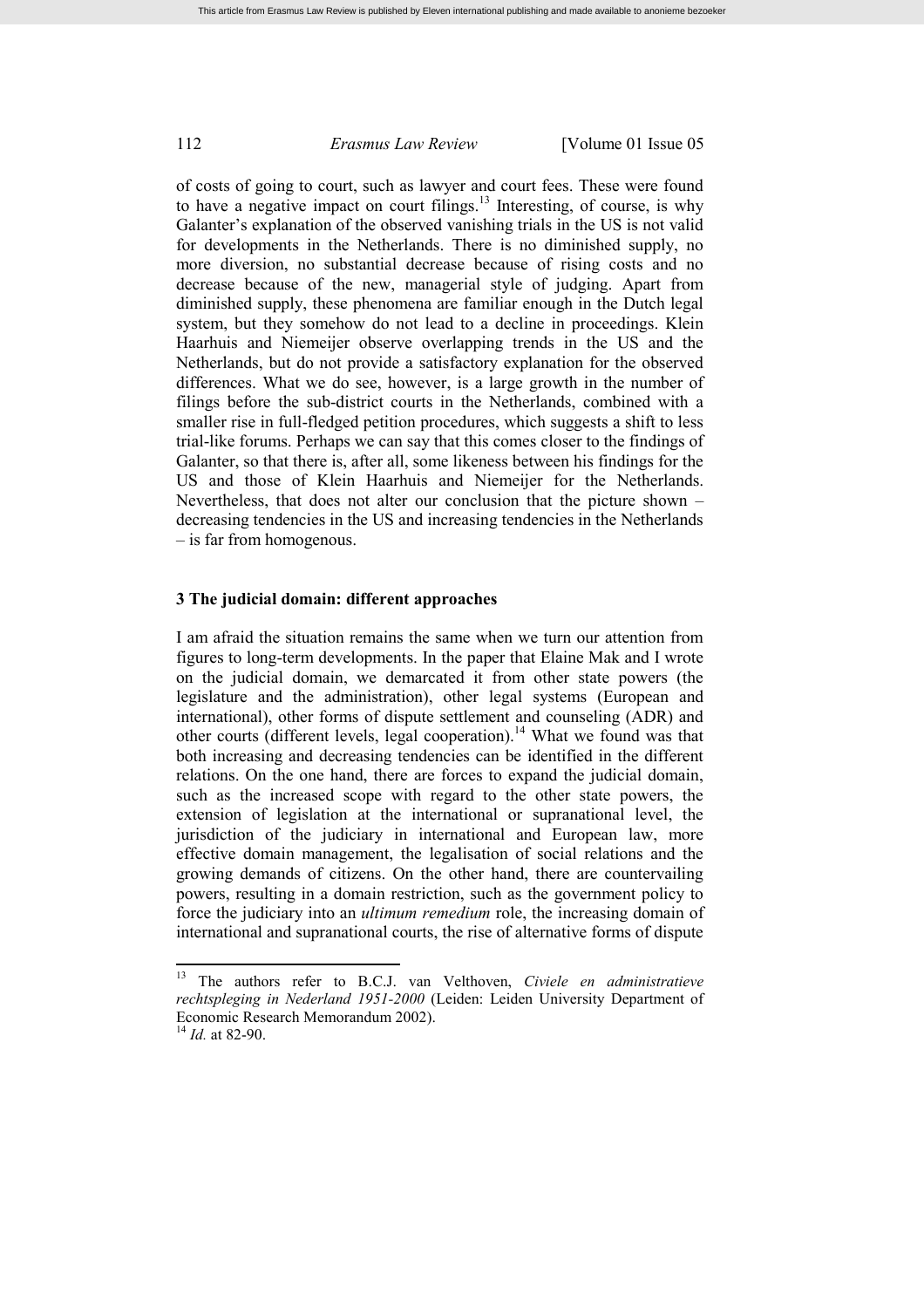settlement and a decline in the public trust in the judiciary. All these developments undeniably exist and have an impact on the judicial domain. Without a standard to measure these effects, however, there is no way of telling whether their combined result is an expansion of the judicial domain or a restriction. Because the judicial domain is a multilayered phenomenon, we simply do not know. And so we are back to square one.

What we do know, however, is that a purely quantitative approach is apparently not sufficient. We need to switch perspective to gain a clearer insight into the judicial domain. As a starting point, I would like to propose that there are two fundamentally different ways of looking at, and speaking about, the judicial domain. The first is the talk of policy makers and social scientists, who speak about the judicial domain in purely quantitative terms, just as we have done thus far. The presupposition of this discourse is that the judicial domain is a purely factual, even quantitative and therefore measurable, phenomenon. This quantitative paradigm rests on a conception of adjudication as a public service to solve social problems. In this view – which David Luban has named the 'problem-solving conception' – adjudication distinguishes itself from other means of dispute settlement by the use of state power to enforce the judgment.<sup>15</sup> From there it is only a small step to the neo-liberal view of adjudication as a 'last resort' if all other mechanisms – which are the responsibility of individual citizens – have failed. The second discourse on adjudication is conducted by lawyers, philosophers and legal theorists. They view the judicial domain not so much as a demarcated playing field but rather as the social function that adjudication fulfills. From this standpoint, the judicial domain is a qualitative or even normative notion that cannot be adequately described without appeal to an evaluation of the social role it plays. In this view  $-$  in Luban's terms, the 'public-life conception' – adjudication is nothing more or less than a complement to the democratic decision-making process in society, and therefore a necessary element in the public debate. In this communitarian perspective, adjudication has another social function beyond that of dispute settlement. In judging conflicts, the judiciary contributes to the development of public values and thus to the establishment of the political community. The freedom of citizens is not limited to their private lives but extends to their participation (i.e. self-realisation) in the community. The most important added value of adjudication is not that it licenses the use of state force but that it contributes to the development of the law in the given legal system. The intervention of the judiciary serves an altogether different social function, since in a tentative and provisional way

<sup>15</sup> D. Luban, 'Settlements and the Erosion of the Public Realm' (1995) 83 *The Georgetown Law Journal* 2619.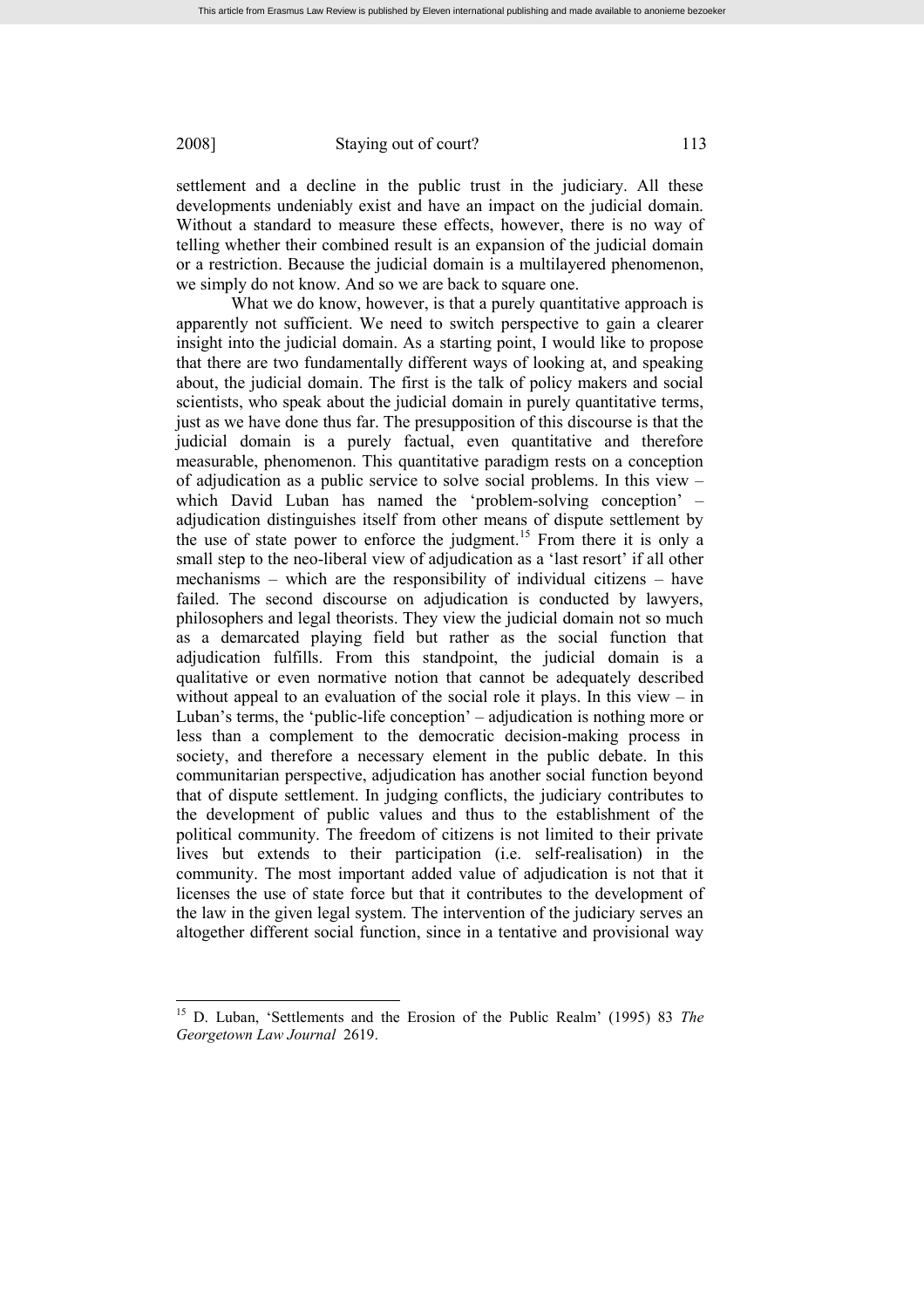(in the short term) it restores certainty in society as well as social peace (in the long term). $^{16}$ 

How then do we perceive the judicial domain in the context of this qualitative paradigm? How do we conceptualise it as a social function? In short, we should highlight the influence of the judiciary in connection with the impact of its decisions. Much has been written about this influence, especially in terms of judicial activism or judicial restraint. Cass Sunstein, for example, refers to judicial restraint as judicial minimalism: making as few judgments as possible, leaving as much open as possible. The obvious advantage of minimalism is that the burden of forming a judgment is limited and the risk and impact of mistakes are kept to a minimum. Such a 'constructive use of silence' is noted when highly complex questions of principle are at stake in a lawsuit: namely, matters about which people have strong and divided opinions In such situations, minimalist judges seek to find their way through 'incompletely theorized agreement', sometimes in an abstract form, sometimes in a judgment closely linked to the facts. They prefer not to work deductively but to seek a connection within the specific facts of the case.<sup>17</sup> Minimalists, one could say, are contextualists.

To gain a firmer understanding of different kinds of judgments, Sunstein distinguishes between two perspectives. The first is the *breadth* of a judgment, which has to do with the consequences of a judgment for other cases. Broad judgments have precedential value, while narrow judgments have very little. The second is that of the *depth* of a judgment, which concerns the extensiveness of the reasoning on basic principles. Deep judgments offer extensive arguments on basic issues; shallow judgments rest on incompletely theorised agreement. In combination, these perspectives result in four types of judgments: (1) narrow and deep, (2) broad and deep, (3) shallow and narrow and (4) shallow and broad. It is possible to provide examples of these four categories but that is not my intention here.<sup>18</sup> Instead, I would like to apply this classification to differentiate the diverse possible developments of the judicial domain. Thus, one can distinguish:

*Domain expansion in breadth*. Activist judges, who often deliver broad judgments, contribute to a domain enlargement in terms of breadth. The judge usually applies professional ethics of social engineering: namely, solving social problems by legal means. For this type of judge, responsiveness and social relevance are the driving forces. With respect to work organisation, he or she is usually a 'caseload manager', dealing effectively and efficiently with the volume of cases. This type of judge is not afraid to expand the judicial domain, if necessary at the expense of that of

<sup>16</sup> P. Ricoeur, *The Just* (Chicago: University of Chicago Press 2000) at 127-133.

<sup>17</sup> C.R. Sunstein, *One Case at a Time: Judicial Minimalism on the Supreme Court* (Chicago, London: Harvard University Press 1999) Chapter 1.

<sup>&</sup>lt;sup>18</sup> See Loth and Mak, above n. 1 at 91.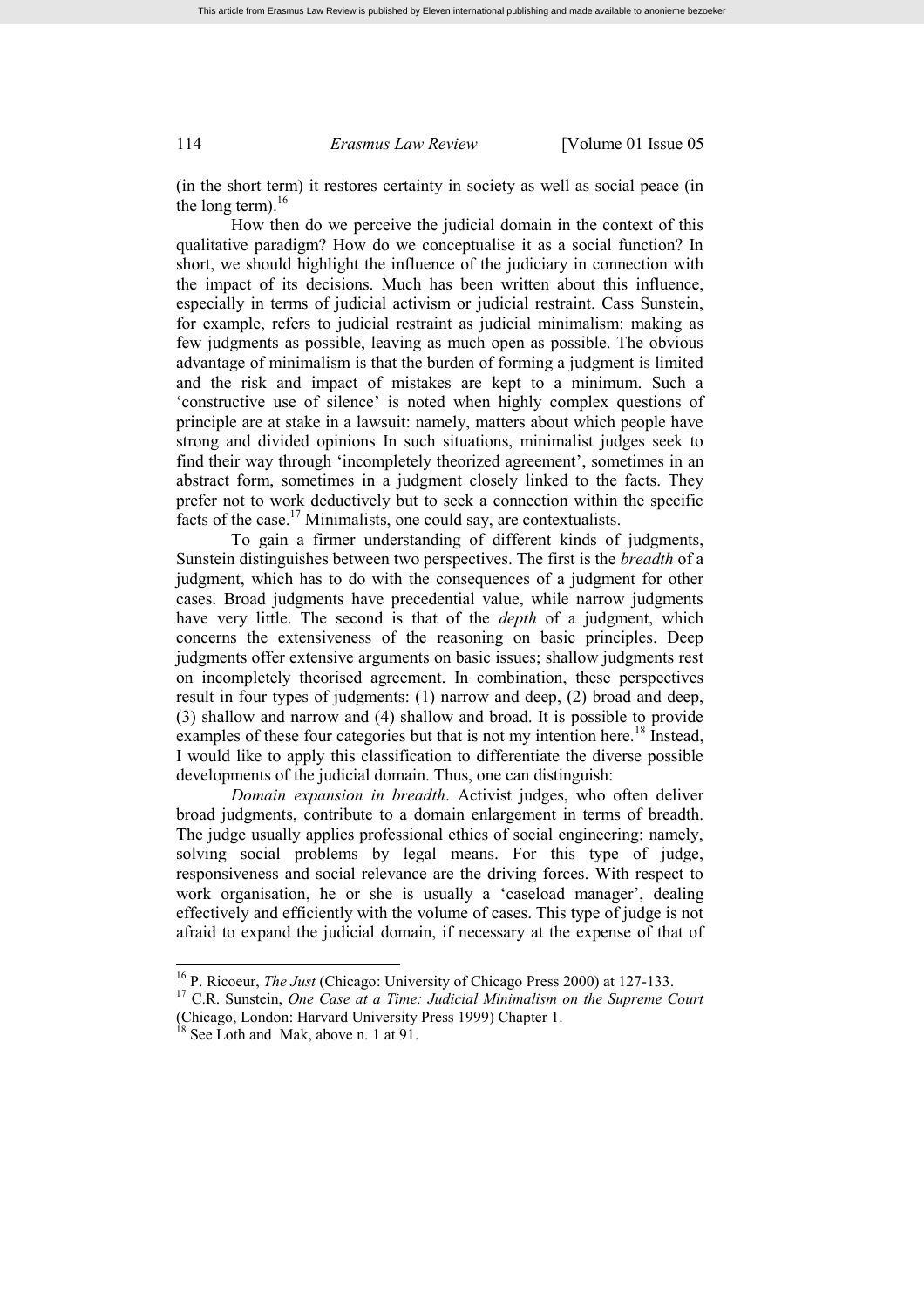the legislature or of other judges. The result is, indeed, more social relevance of the law for society: in other words, more social problems are covered by the law.

*Domain restriction in breadth*. Minimalism as described by Sunstein leads to a domain restriction in terms of breadth. Minimalist judges avoid the formation of precedents, both on grounds of principle (the domain of the legislature) and on pragmatic grounds (the consequences are not foreseeable). 'One case at a time', as Sunstein puts it. This represents the professional ethics of the traditional judge, based on self-restriction. The policy of the judiciary as *ultimum remedium* also fits into this pattern and results in a retreat of the judiciary and, eventually, of the law itself.

*Domain expansion in depth*. Activist judging by delivering deep judgments results in another kind of domain expansion. One could say this type of judge does not strive for social but for legal relevance. He or she wants to deliver precedents that could serve to judge future cases. At the same time, the judge does not hold back on the issues of principle; on the contrary, he or she explicitly addresses conflicts of values or principles in an attempt to contribute to the public debate on controversial matters. Thus, the judge contributes to the way a democratic society deals with contentious issues. These are not addressed by the legislature, at least not in the first instance, but case by case by the judiciary (compare the abortion issue).

*Domain restriction in depth*. A minimalist judge delivering shallow judgments will lead to a domain restriction in terms of depth. In the Netherlands, under the pressure of an overwhelming caseload, the judiciary has striven for this type of domain restriction in criminal cases. Unreasoned acquittals and what are termed 'head/tail judgments' – in general, all kinds of standardisation – were the result of this tendency that leads, in its turn, to a domain restriction in depth. This tendency has a drawback, however, since these judgments are legally unsatisfactory and socially unconvincing. Still, it is as nonsensical to strive for tailor-made motivations in standard cases as it is to use standard formulations in highly controversial and principled cases. Every case requires its own depth.

For the individual judge, the choice between broad or narrow and deep or shallow can constitute a real dilemma. Judging a case on its own merits is safe and involves few risks in terms of both decision costs and mistake costs. Striving for breadth, on the one hand, offers opportunities for relevance and diminishes costs for future cases.<sup>19</sup> It is the same with depth, because although it is safe to judge in a shallow manner, it contributes little to the democratic debate. Striving for deep judgments, on the other hand, can result in a genuine contribution but can also cause considerable damage,

<sup>19</sup> See J.M. Barendrecht, *De Hoge Raad op de hei: kwaliteitsbewaking en leiding over de rechtspraak door de civiele cassatie: een analyse en denkrichtingen voor de toekomst* (Zwolle: W.E.J. Tjeenk Willink 1998) at 92-98.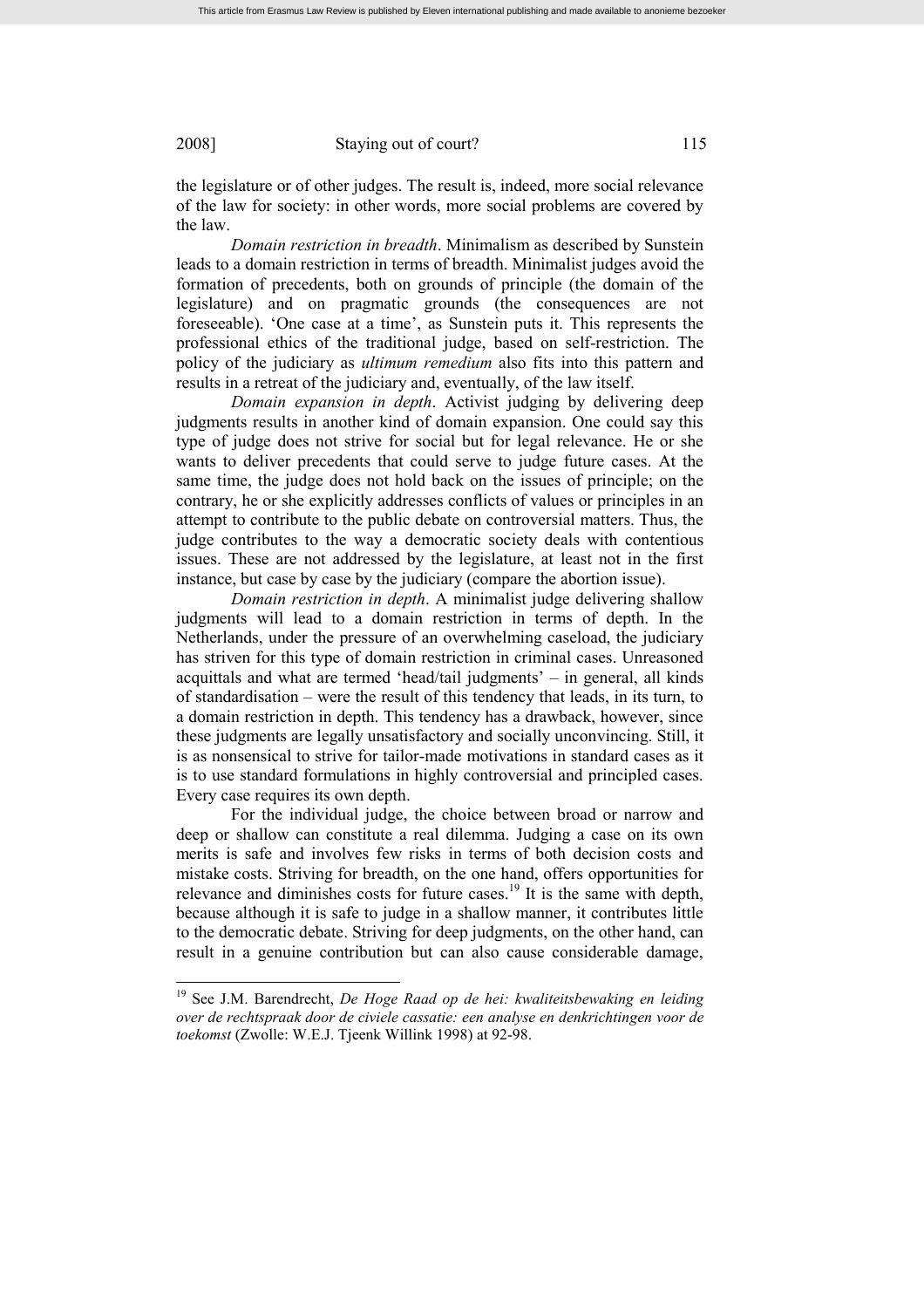both in terms of direct consequences and of trust in the judiciary. On a macro scale, the question with regard to the development of the judicial domain is both the result of the way the judiciary deals with these dilemmas as well as of the policies chosen and implemented by the judiciary itself and by the legislature and the government. It is possible to identify different scenarios but that is beyond the scope of this paper. For our purpose, it suffices to note that a practice or policy of 'staying out of court' has two distinct consequences for the development of the judicial domain: It leads to (1) a domain restriction in breadth, and/or to (2) a domain restriction in depth. The first concerns the social relevance of the judiciary; the second involves its contribution to the democratic debate. We will return to this later.

#### **4 Adjudication as public good**

In the previous section, we moved from a quantitative to a qualitative approach to the judicial domain. As a consequence, different kinds of considerations have come into play. Our language has changed from one of figures to one of arguments. Since the language of figures has not led to any new insights – not even into whether the judicial domain has increased or decreased – I hope this has resulted in a progressive problem shift. I think it has. The reason is that the public-life conception of adjudication provides a framework for the evaluation of a decreasing tendency in the judicial domain. In this section, I will elaborate on the public-life conception of adjudication, starting by analysing the meaning of the adjective 'public' in this context. I consider that 'public' has four meanings in this respect:<sup>20</sup>

- (1) 'Public' in the sense of common: The judiciary and its adjudication are common, in the sense of common property. It is a public good (in the economic sense) as well as part of the body politic (in a political sense). As such, it has an ambiguous position. On the one hand, the judiciary is owned by everyone; on the other hand, it keeps its distance from everyone. The judiciary cannot serve its social purpose as an independent state organ if it identifies itself with one or more specific interests. In my opinion, this is one of the reasons that it is not appropriate to speak of citizens as customers and of the judiciary as a service provider. They are that, to be sure, but not only that.
- (2) 'Public' in the sense of accessible: The judiciary and its adjudication are accessible for every citizen. As the ECHR judged in the Golder case, the accessibility of the court as a constitutional right is a precondition for the

<sup>20</sup> See Loth, 'Met openbaar gezag bekleed' in M.A. Loth and N.J.H. Huls (eds.), *Het domein van de rechter* (Deventer: Kluwer 2004) at 46-50.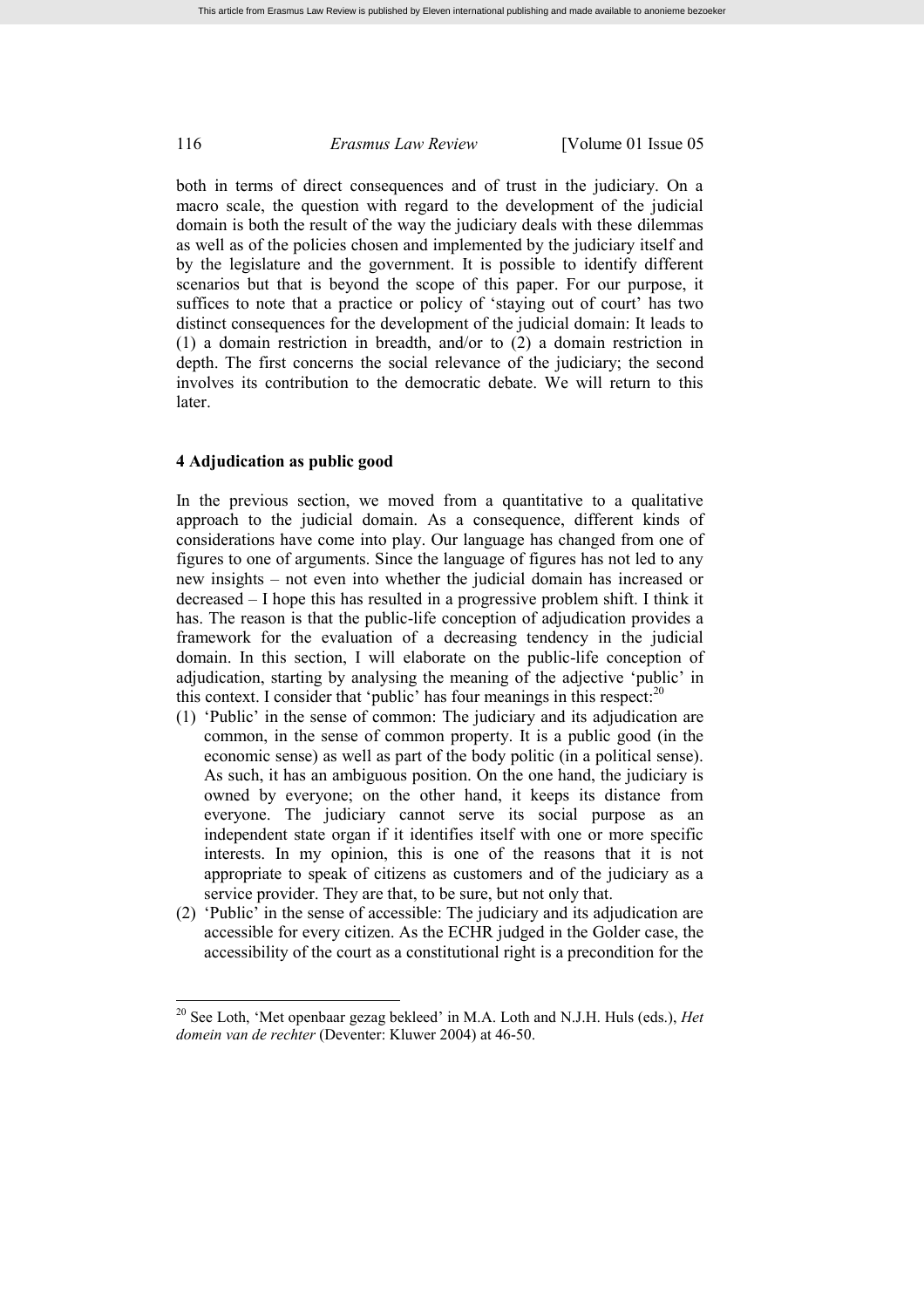maintenance of the other constitutional rights.<sup>21</sup> It is this principle that opposes the systematic exclusion of certain categories of citizens – notably the poor ones – from access to justice, as a result of the functioning of the market of legal aid.

- (3) 'Public' in the sense of visible, transparent: 'Justice must not only be done, it must also be seen to be done'. The visibility of the functioning of the judiciary and adjudication is not only in the service of the demands of democratic control but also of its contribution to the public domain. The social call for accountability leads to more transparency. Alternatively, a retreat of the judiciary from the public domain may lead to less transparency and control.
- (4) 'Public' in the sense of a plurality of perspectives: The judiciary and its adjudication serve a plural democratic society, not only as an independent and impartial forum for the struggle between conflicting interests and values but also because the judgments in their turn contribute to the maintenance of the legal order and to the public domain in general. Adjudication is therefore to be regarded as the complement of the political decision-making process, which constitutes the difference between the public realm in both a democratic and a mass society. 'The end of the common world', Hannah Arendt writes, 'has come when it is seen under only one aspect and is permitted to present itself in only one perspective'. 22

Thus, the judiciary and its adjudication are public goods, in the sense of common, accessible, visible and plural. In each of these aspects they contribute to the functioning of a democratic society. As a consequence, a retreat of the judiciary from the public domain may lead to a loss of common ownership, accessibility, visibility and plurality. An example can illustrate this risk. Chief Justice Klein of the California state Supreme Court gave a lecture in The Hague a few years ago, in which he warned about a two-tier system of justice: namely, private and public. As it happens, in California a complete industry of conflict resolution has emerged, consisting of large companies that hire former judges and sell their services to anyone who is able to pay for them. Though Klein was not an opponent of private justice or ADR, he referred to certain drawbacks relating to this development. Firstly, since only the privileged could afford private justice, access to justice was in jeopardy. There had grown, in fact, a system in which private justice was for the rich and public justice for the poor, as had existed previously in education and health care. It goes without saying that ownership is at stake here. Secondly, private justice does not take place in public court rooms but

<sup>21</sup> *Golder* v*. United Kingdom,* ECHR (1975) Series A, no. 1; published in *Nederlandse Jurisprudentie* 1975 at 462*.*

<sup>&</sup>lt;sup>22</sup> H. Arendt, *The Human Condition* (Chicago, London: The University of Chicago Press 1958) at 58.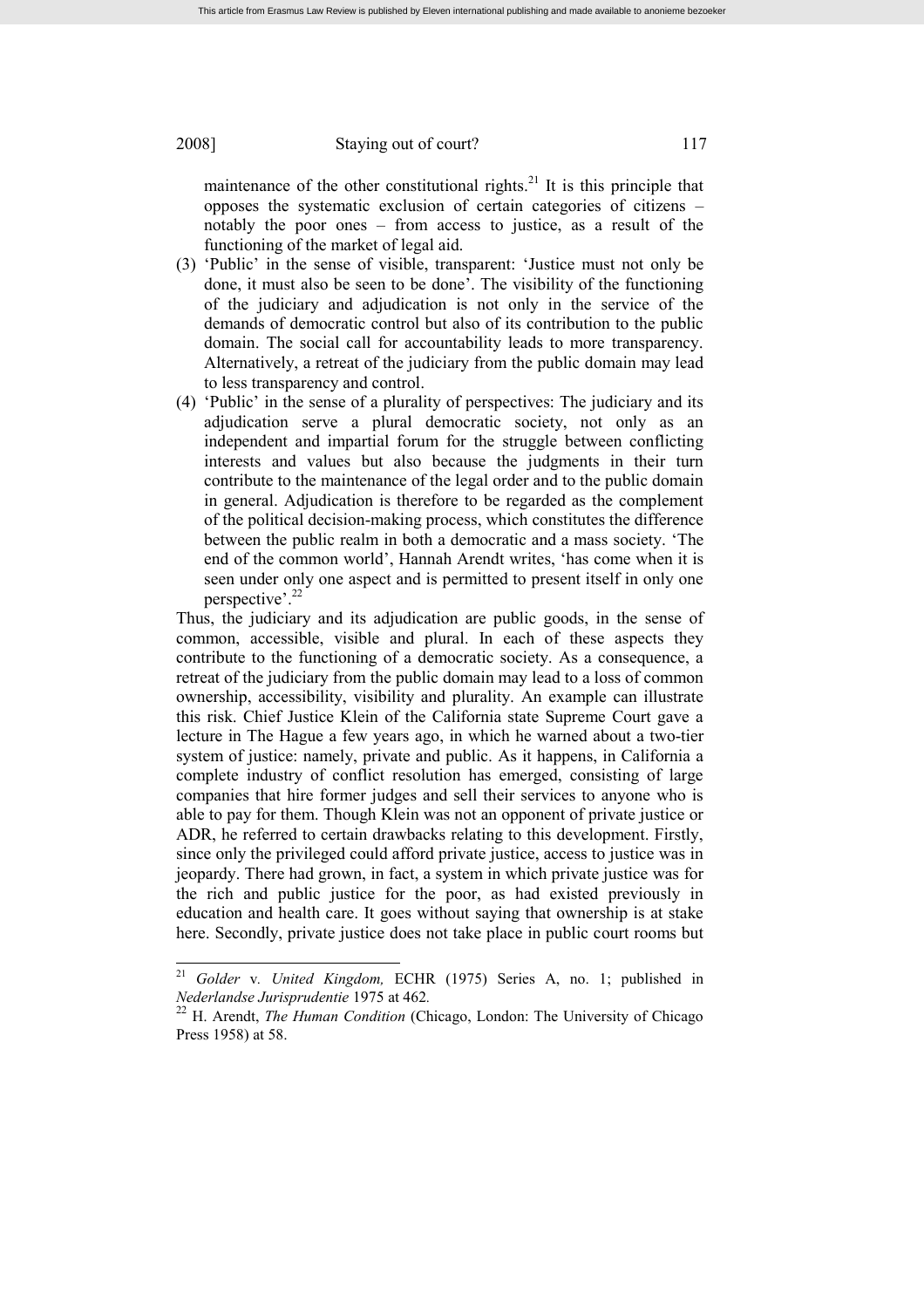in private hotel rooms. As a result, visibility and transparency is seriously in danger, not only with respect to the proceedings but also to the rulings. Since the rulings are secret – only available to the parties involved – lawyers, commentators or society at large are not able to benefit from them. In certain areas of law (e.g. real estate), developments have reached a point where even the administration of private justice is hindered, since arbitrators no longer have enough precedents to use as guidelines for their decisions. As a consequence, law dries up and the public domain is seriously impoverished.<sup>23</sup>

ADR has also become an alternative for adjudication in the Netherlands, but it has not grown to the extent that it is becoming a threat, as is apparently the situation in California. Still, one must be aware of similar effects here as well. We have pointed to certain public interests on a macro scale, which are in danger in the event of a retreat of the judiciary from the public domain. But certain individual public interests can also be in jeopardy, such as the interests of the parties involved or those of third parties. As for the parties themselves, the protection of the weaker party against the stronger one (compensation of equality) is certainly in better hands with the judiciary than with a mediator or arbitrator. Privacy can also be on the line. Although it is regularly considered to be an advantage of mediation that it takes relational and emotional aspects into account, this is not a benefit in all circumstances. The judiciary places parties at a distance from each other, thus creating space for debate and argument, leaving emotions to be dealt with privately.<sup>24</sup> The interests of third parties can be at stake as well. A settlement can shift the burden to a third party, with the effect that parties are reconciled, although at the expense of others involved. Again, public interests are better dealt with by the judiciary. This does not mean, of course, that mediation, arbitration or other forms of ADR are not profitable or a more suitable means of conflict resolution. It does indicate, however, that they do have disadvantages, both at an individual and a macro level. We should acknowledge that this is not so much a difference of degree as a difference of principle. Hence, it took a change of perspective – from a quantitative to a qualitative paradigm, and from a problem-solving to a public-life conception of adjudication – to highlight these differences. Now that we know what is at stake, we can finally evaluate the practice and policy of staying out of court.

<sup>&</sup>lt;sup>23</sup> 'Rechtsverlies' is the phrase Jan Vranken has used for this phenomenon. See J. Vranken, 'ADR en de gevolgen voor rechterlijke rechtsvorming; een verwaarloosde samenhang' in E.J. Broers and B. van Klink (eds.), *De rechter als rechtsvormer* (Den Haag: Bju 2001) 241.

 $24$  Ricoeur, above n. 16 at 130.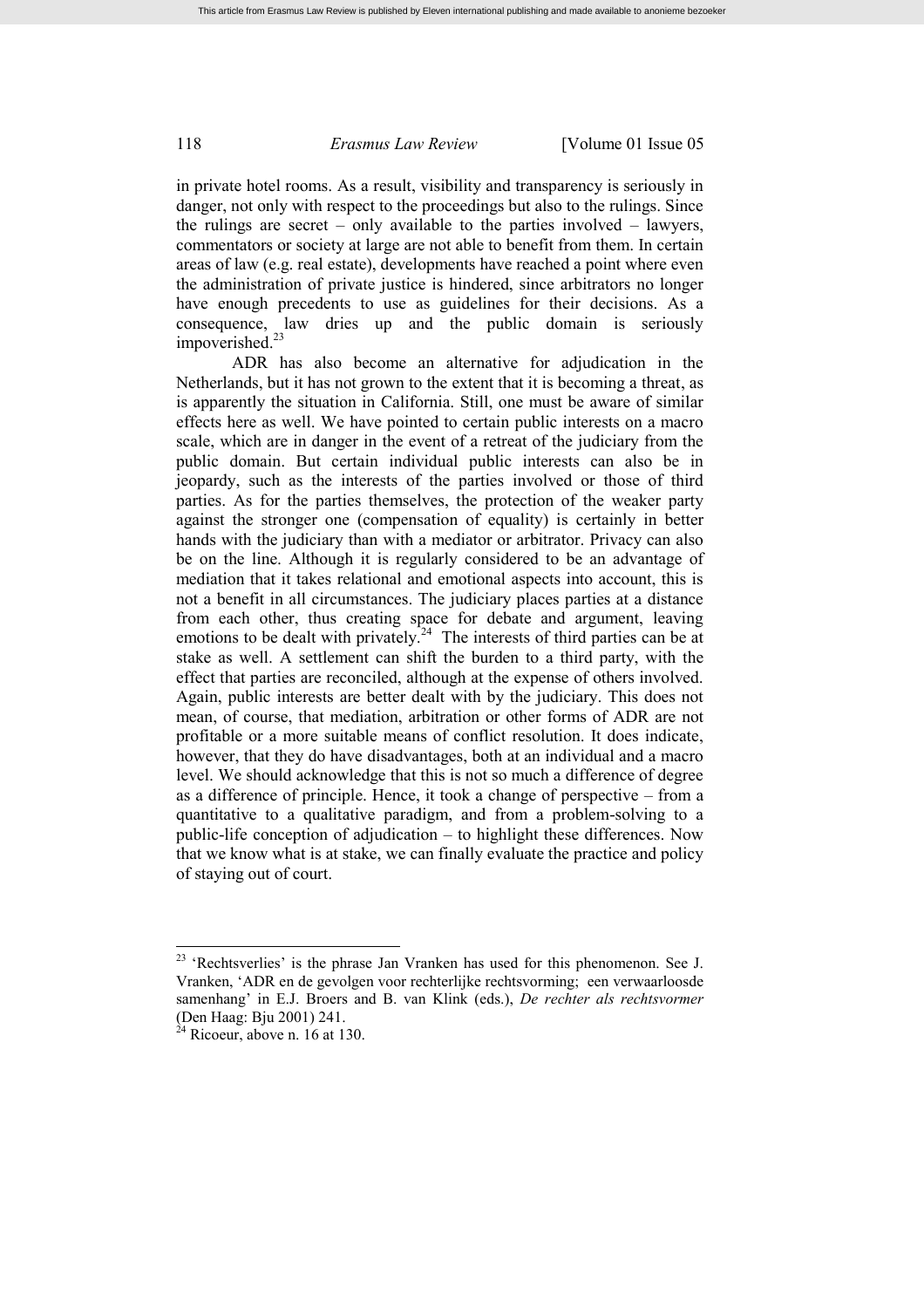## **5 Staying out of court?**

The question in the title of this section can be understood in two ways: namely, as an empirical question of whether there really is a movement away from the courts and - if this tendency is the case - as a normative question of whether it is a positive development. We addressed the empirical question, and found that in the US there really is a tendency to stay out of court ('the vanishing trial', as Galanter called it) but that this inclination cannot be identified in the Netherlands. In fact, the Dutch judicial domain has increased and continues to do so. Since the judicial domain is a multilayered phenomenon, there is no way of telling whether a pervasive tendency exists. It appeared that our notion of the judicial domain was not adequate to answer the initial question. Therefore, we switched from a quantitative to a qualitative perspective, defining the judicial domain not so much as a demarcated playing field but as the social role it plays. In the background, it is more a public-life conception than a problem-solving one. We are still not able to determine whether the judicial domain has in fact decreased or increased, but we are able to differentiate between various kinds of increase or decline (i.e. in breadth or in depth), and we are also able to formulate certain disadvantages of the practice and policy of staying out of court. An ill-considered practice or policy of this nature will easily threaten individual interests (particular party interests or third party interests), and at a macro level will jeopardise the public character of adjudication, in the sense of common ownership, access to justice, visibility, transparency and plurality.

These findings set limits to a government policy of staying out of court. Let me explain this with respect to two kinds of cases that courts deal with: the large numbers of standard cases on the one hand, and the exemplary and complex cases on the other. For capacity reasons, former Dutch governments have attempted to narrow the judicial domain in favour of the administration (small traffic cases) or of the parties themselves (simple divorces). This amounts to a domain restriction in breadth, which necessarily reduces the social relevance of the judiciary and its adjudication. One can live with a certain amount of standardisation in the way these large numbers of cases are dealt with, but a price must be paid. Firstly, specific public interests are at stake, such as those of legal protection in traffic cases and in divorces. Secondly, and more generally, there is a trade-off between the desired scale of standardisation on the one hand, and the need for judicial fine-tuning in specific cases on the other. If the judiciary is forced to become a last resort, the result will be that an important source of legal norms is dried up and a correctional device vis-à-vis the legislature is lost. For exemplary and complex cases, a retreat of the judiciary would amount to a domain restriction in depth, with a host of unwanted consequences. If the judiciary no longer judges issues like abortion, euthanasia, wrongful birth or